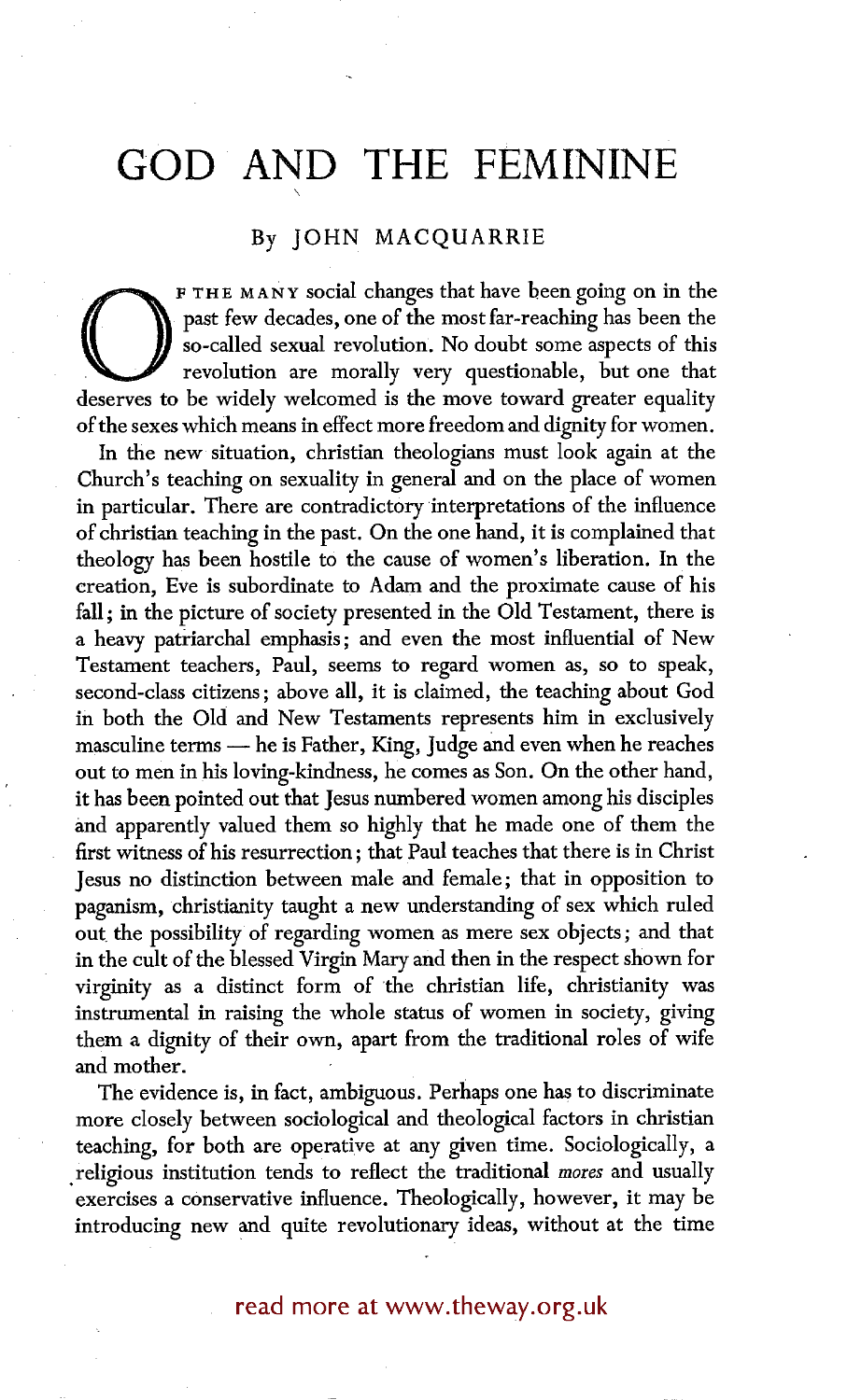being fully aware of the implications of these ideas. Thus it could be argued that Paul's insistence that women stay in the background reflects the social customs of his time, and perhaps christian women had no other possible way of living and serving their Lord, given these conditions; but Paul's own words about the end of sex-discrimination in Christ already contradicted the system to which he was accustomed, though he himself may not have realized the full extent of the challenge offered to society by his own theology.

But even if one were to allow this kind of argument in the case of Paul, the main problem would still remain. For the main problem is this: the judeo-christian tradition presents us with a thoroughly masculine Deity, and by its apparent exclusion of the feminine, women are somehow further removed from God than men. To be sure, this too is partially to be explained in sociological or cultural terms. Hebrew monotheism emerged through its struggle with the canaanite fertility cults. These cults recognized both gods and goddesses, and sexual intercourse might well form part of the religious rituals, as in many ancient cults. But this certainly did not bring dignity to women or to sexuality in general. Perhaps the new prophetic and ethical religion of the Hebrews could only be born through the rigorous extrusion of goddesses and priestesses, and this might even lead to a better appreciation of sexuality and a higher place for women in the long run, for it must be remembered that religious reformations seem to take place only through grossly exaggerated and one-sided movements, and that the necessary corrections come later. Protestants are still correcting the exaggerations of the Reformation of the sixteenth century, though unfortunately Roman Catholics seem now to have embarked on a repetition of many of the old protestant excesses ! In any case, much has happened since the days of the hebrew prophets. Not least, the exalted role assigned to Mary in the New Testament has helped to correct the heavy masculine emphasis in the concept of God. But the time has perhaps come to look at the question in a more radical way.

Before we come directly to the theological problem, it will be helpful first to consider in somewhat more detail the phenomenon of sexuality and the difference between the sexes. In the first instance, of course, that difference is a physical one, and it is a difference which human. beings share with most animals and even plants; Sex in this aspect is a biological phenomenon, and a very important and valuable one. But in the case of human beings, sexuality has become something far wider than a biological phenomenon. It is an eminent biologist, J. z. Young,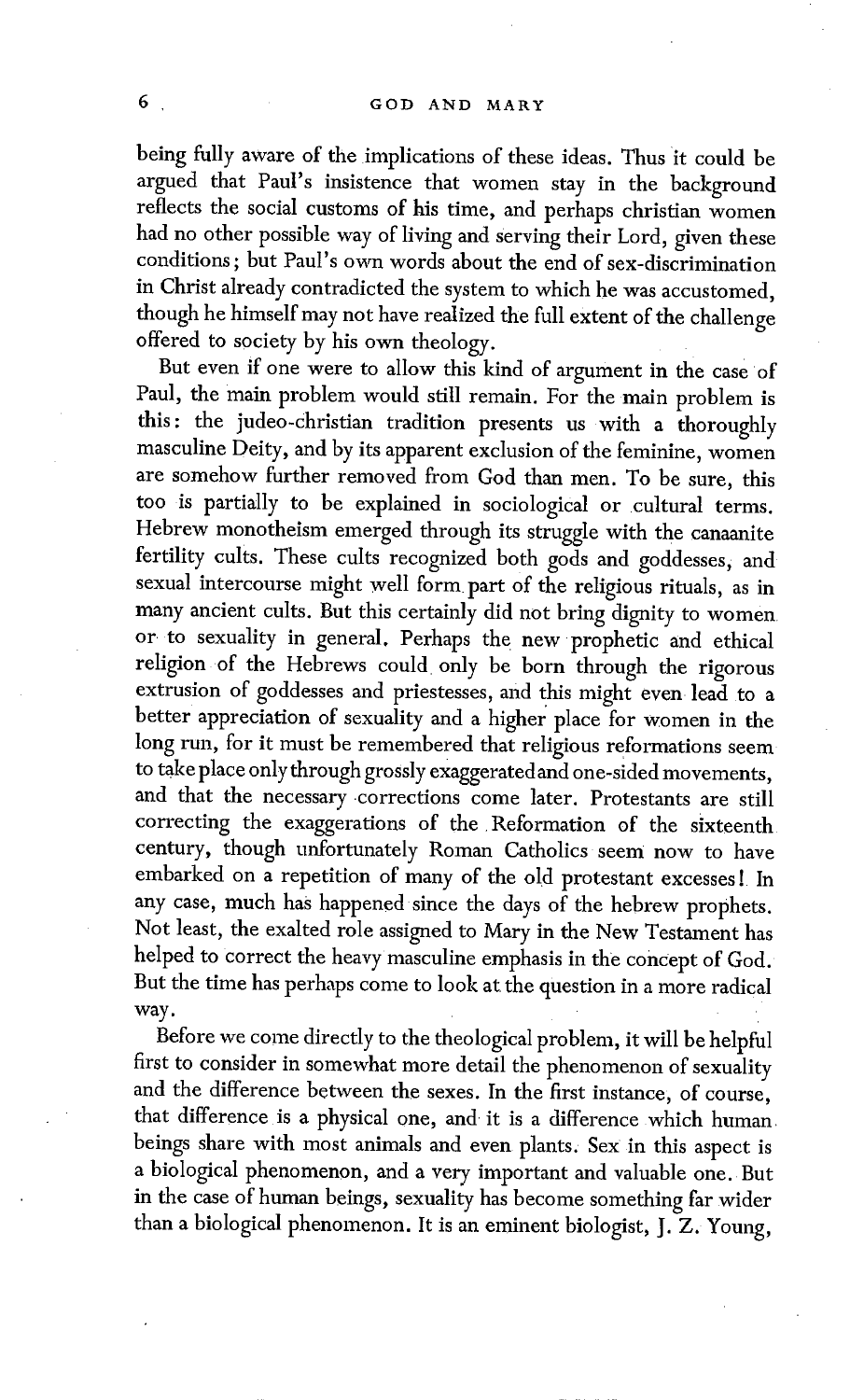who has written: 'The full sexual relationship includes much more than the particular physical reactions'.<sup>1</sup> Sexuality enters very deeply into the psychology and personality of every human being - more deeply, perhaps, than most of us realize. To be sure, sexual differences are founded on physical differences - the shape of the body, the differences in organs, the physiological rhythms, the hormone systems, the differing roles in intercourse and reproduction. These are fundamental. But they are so fundamental that they give rise to very deep mental, personal and spiritual differences.

Sometimes this is denied, especially by ardent feminists who claim that the only basic difference between men and women is the biological one, and that intellectually and spiritually there are no basic differences. The differences that we expect -- for instance, passivity on the part of women - are due to centuries of cultural conditioning, in short, of oppression, and if these cultural hindrances to the development of women were removed, then the supposed psychological differences between men and women would disappear. There is, of course, some truth in this point of view. First in wartime and then in peacetime, women have taken over jobs that were once reserved to men, and have shown that they have all the psychological resources, both intellectual and emotional, for performing these jobs. Nevertheless, intellectual and emotional differences remain, and it is an oversimplification to say it is all due to cultural and sociological factors that we have come to think of distinct masculine and feminine personalities. One meets in the writings of Colette women who were consciously striving to abolish the difference between themselves and men, and who therefore dressed like men, talked like men, followed supposedly masculine pursuits and even took female lovers. One gets the impression more of a ftmdamental insecurity than of the true dignity of woman. Egalitarianism in its more naive forms conceals many fallacies and often militates against true human worth.

What the feminists rightly protest against is the idea that the difference between the sexes is to be understood in terms of superiority and inferiority. Many cultures undoubtedly have encouraged the idea that only the male of the species is fully a human being, and that women are somehow second-class human beings or even incomplete men. It should not be supposed that this idea that women are incomplete human beings is an idea entertained only in primitive societies or among the uneducated in our own time. It has been assiduously propagated by one

t Young, J. Z.: *An Introduction to the Study of Man* (London, 197I), p x86.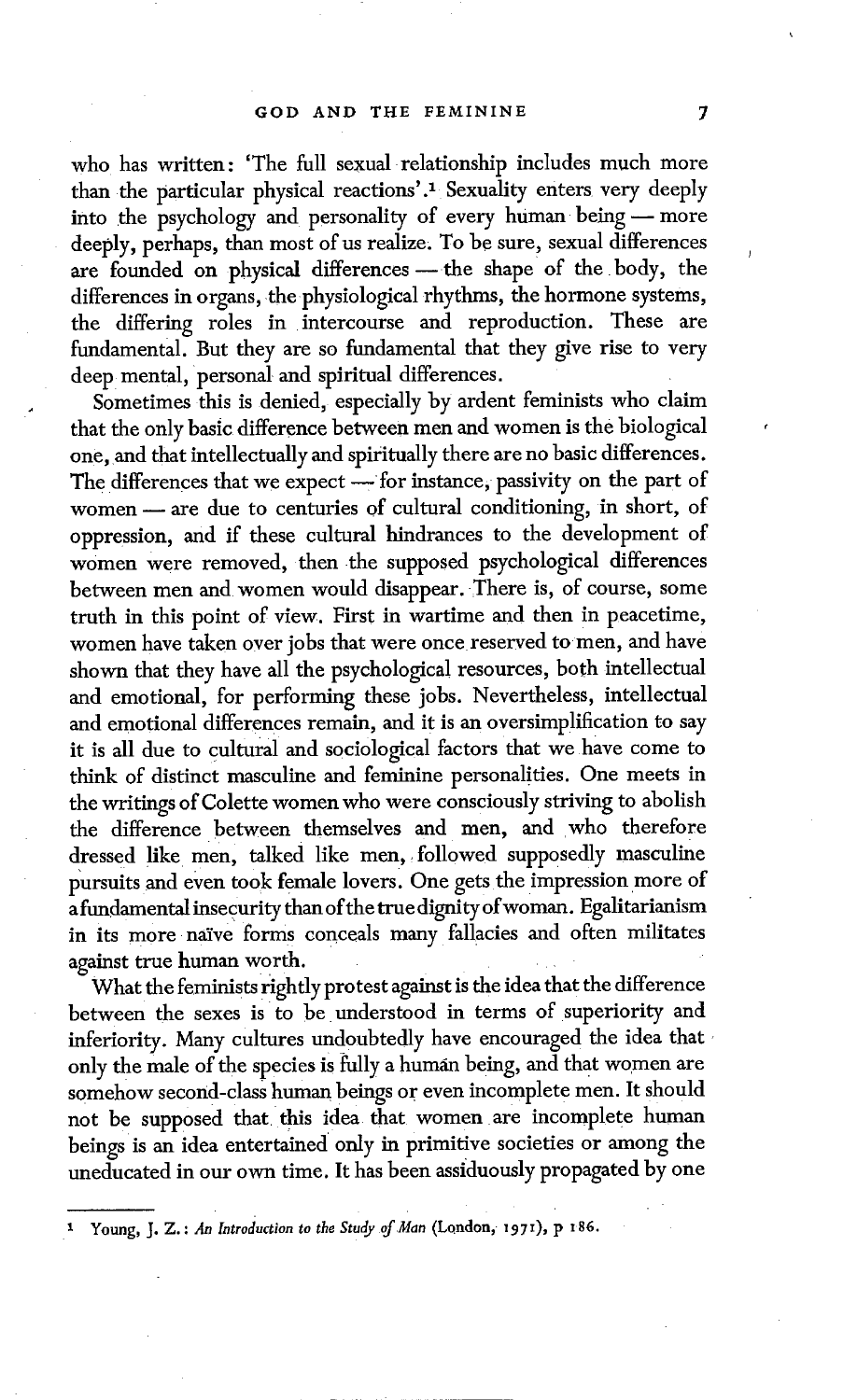of the most influential students of the human mind in recent times, namely, Sigmund Freud. According to Freud, the mentality of the two sexes is very different indeed. As far as the woman is concerned, her whole emotional and personal development is determined by her discovery that she lacks the sexual organ that is so prominent in the male -- by the phenomenon that he called 'penis-envy'. To quote his own words : 'Of little girls we know that they feel themselves heavily handicapped by the absence of a large visible penis and envy the boy's possession of it'.<sup>2</sup> Beginning from this point, Freud is driven to give a mainly negative account of feminine psychology and personality. The woman is determined by envy and the frustrating desire to be a man, and therefore also by feelings of inferiority and a latent masochism. In spite of all Freud wrote about sex, I do not believe he had much understanding of women. He was correct in thinking that there is a profound psychological difference between the sexes, but wrong in his fundamental conception of woman as a deficient human being.

Ann Ulanov is on much surer ground when, although recognizing the very diverse styles of masculine and feminine personality, she argues that both together constitute a complete humanity, so that either of them in isolation would be deficient. She writes:

The feminine is half of human wholeness, an essential part of it. . . . Masculine and feminine elements exist only in relation to each other and complement rather than fight each other.<sup>3</sup>

The same writer lays considerable stress on the tendency to embrace things and persons in their wholeness as typical of the feminine style of mentality. The masculine mind is analytical, critical, specialized, discursive; the feminine, by contrast, is aiming at completeness and is intuitive. Such contrasts, of course, are perhaps founded ultimately in the physical differences between the sexes. In this connection, one may mention the work of Erik Erikson. He observed that girls will use building blocks to construct interiors or enclosures in which there is peace and security. Boys on the other hand construct exterior scenes, projections, towers and the like. He saw this as reflecting the structure of their own bodies. But instead of following Freud's interpretation of the feminine mentality, Erikson gave it a positive valuation. He thinks

Freud, S.: *Introductory Lectures on Psychoanalysis* (London, 1949), p 267.

Ulanov, Ann: The Feminine (Evanston, 1971), pp 156, 164.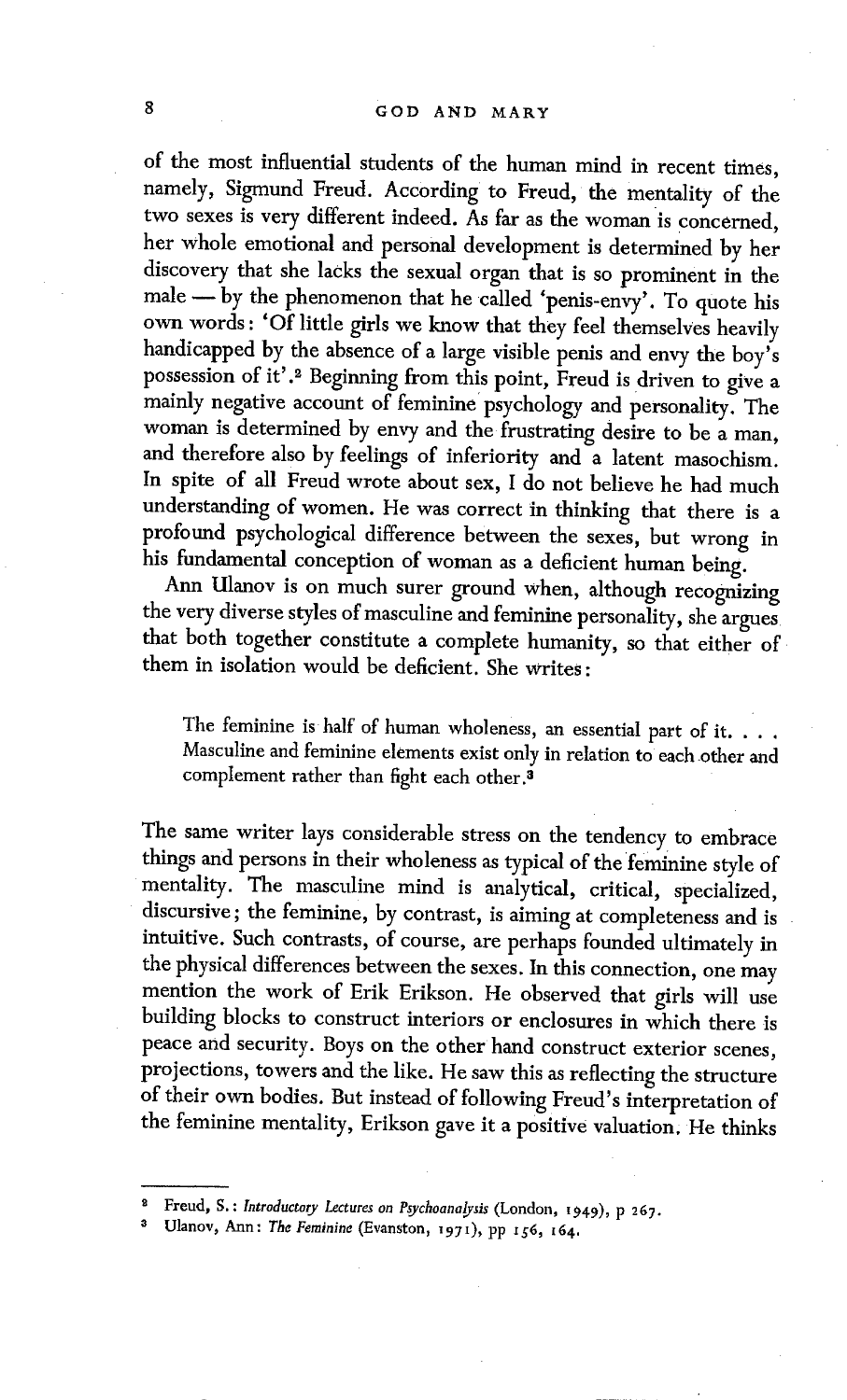it expresses a 'productive inner-bodily space' which is the complement of the outgoing masculine thrust.4 To the witness of Hlanov and Erikson may be added that of R. S. Lee who, beginning from freudian principles, reaches interesting conclusions about the differences in moral perception between men and women. Boys, he argues, because of the relation to the father, develop a strong superego and come to see morality in terms of rules and moral principles. Girls have a different relation to the father, and understand morality more in terms of ideals than authoritative rules. 'A woman is more practical and positive in her moral decisions than a man because they are personal rather than abstract, and her judgments are intuitive rather than analytical'.<sup>5</sup>

So the contours of the differences emerge fairly clearly, and are seen to be complementary. Certainly neither is superior to the other, and a complete humanity demands both.

But now we must come to the all-important insight of C. J. Jung that the masculine and feminine types of personality are not found in isolation, the masculine in men and the feminine in women, but that every human being, whether man or woman, has both masculine and feminine elements in his or her personality. To be sure, the man tends to be more masculine than feminine, and the woman to be more feminine than masculine, but every man has his *Anima,* that part of his psyche which is the feminine complement of the dominant masculine part, and every woman has her *Animus,* the masculine elements in her psyche which complement the dominant feminine part.

These brief reflections on human sexuality and the place of the feminine have now led us to a point where we see how complex and difficult this whole matter is. We have seen that the difference between the masculine and the feminine is a real one, that it has nothing to do with questions of superiority and inferiority, but rather with the completeness' of personal human life which has to be built out of diverse elements that will sometimes be in tension. We have seen further that it is possible to characterize the feminine in broad strokes $-$  it is a type of mentality responsive rather than initiating, concerned with the whole, with the inward, with the ideal, with what can be intuited rather than deduced, while the masculine style is different at each point. But finally we note that every balanced human being is constituted by

<sup>• 4</sup> Erikson, E.: 'Inner and Outer Space: Reflections on Womanhood', in *The Woman in America,* ed. R. J. Lffton (Boston, 1965). Quoted by A. Ulanov, *op. cir., p igl.* 

s Lee, R. S. : 'Human Nature and the Fall : A Psychological View', in *Man, Fallen and Free,*  ed. E. Kemp (London, x969), p 54.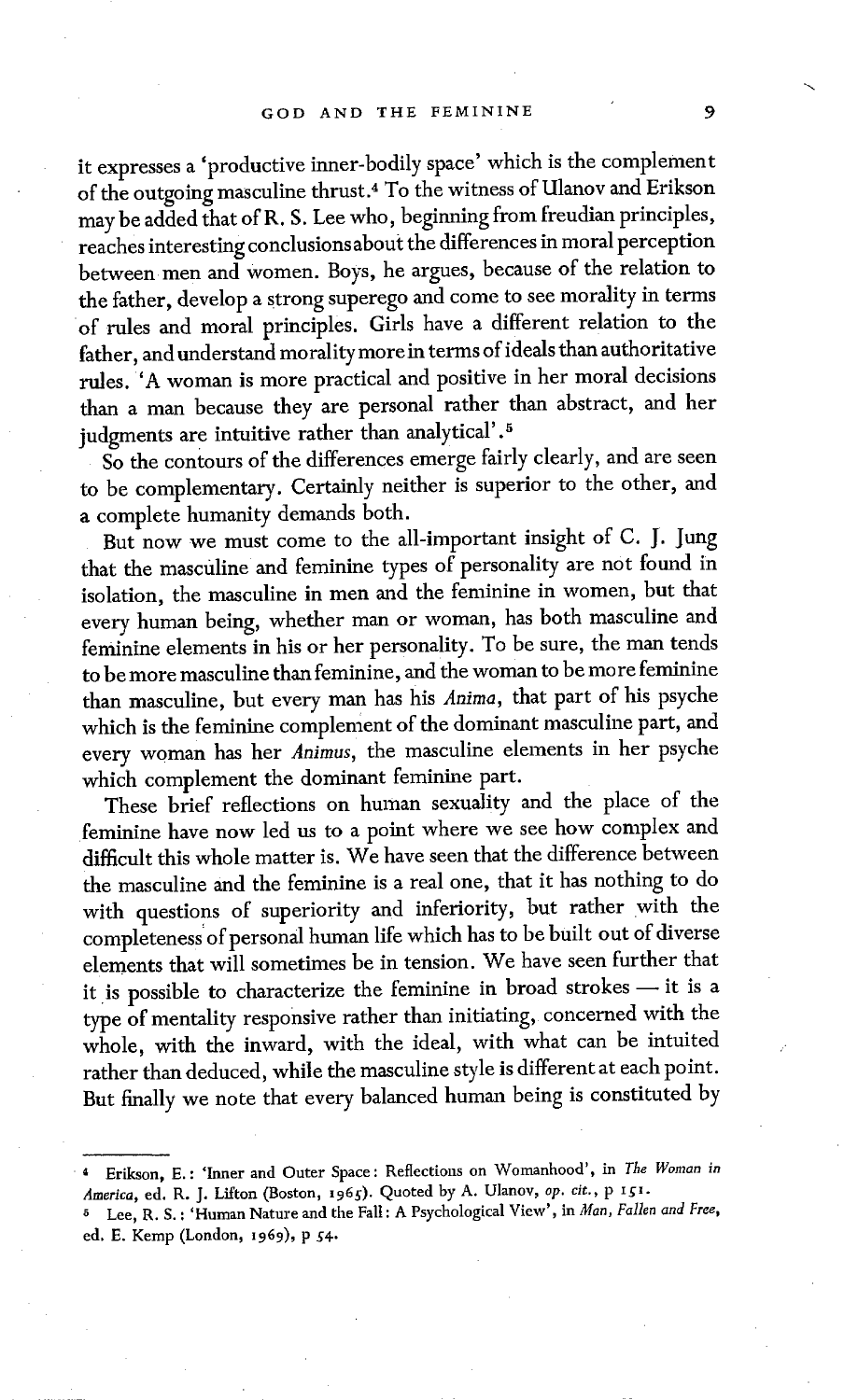both masculine and feminine elements, and that it would be a mere caricature or stereotype to suppose that in every woman one finds exclusively the typically feminine characteristics.

To think for a moment of our Lady, as the pattern of womanhood for christians, we certainly note in her the typical feminine characteristics. She responds to the initiating activity of God: 'Be it unto me according to thy word'. She has great inward depth: 'She pondered all these things in her heart'. She has the feminine capacity for patient endurance of pain. But there is another side, and it is this other side that the Pope has brought out in his Apostolic Exhortation *Marialis Cultus,* no doubt in response to the present drive to get away from feminine stereotypes. Thus the Pope has said:

The modern woman will appreciate that Mary's choice of the state of virginity.., was not a rejection of any of the values of the married state but a courageous choice which she made in order to consecrate herself totally to the love of God. The modern woman will note with pleasant surprise that Mary of Nazareth . . . was far from being a timidly submissive woman; on the contrary, she was a woman who did not hesitate to • proclaim that God vindicates the humble and oppressed, and removes the powerful people of this world from their privileged positions.<sup>6</sup>

Mary then did not conform to any stereotype and she sometimes showed characteristics that we would normally call masculine, yet she is perfectly woman and perfectly feminine. A different case is presented by the sisters of Bethany. This other Mary is the contemplative, the woman of inward space. Martha is the activist, but both are women.

It is now time for us to return to the question of God and of what place, if any, sexuality and femininity can have in our understanding of God. Christian theologians for the most part have believed that the infinite is reflected in the finite, so that whatever is good and affirmative in the created order dimly mirrors something in God himself, though admittedly that something in God may so transcend what we know in finite existence that there will be great difference as well as some measure of affinity. At times when sex was considered inherently sinful and the feminine was despised or feared, to talk of sexuality or femininity in God would have seemed to many pagan and unchristian if not utterly blasphemous. But if one does set a high value on sexuality, and if one acknowledges, as we have seen reason to do, that the feminine

*6 To Honour Mary* (Catholic Truth Society, i974) , pp 62-63.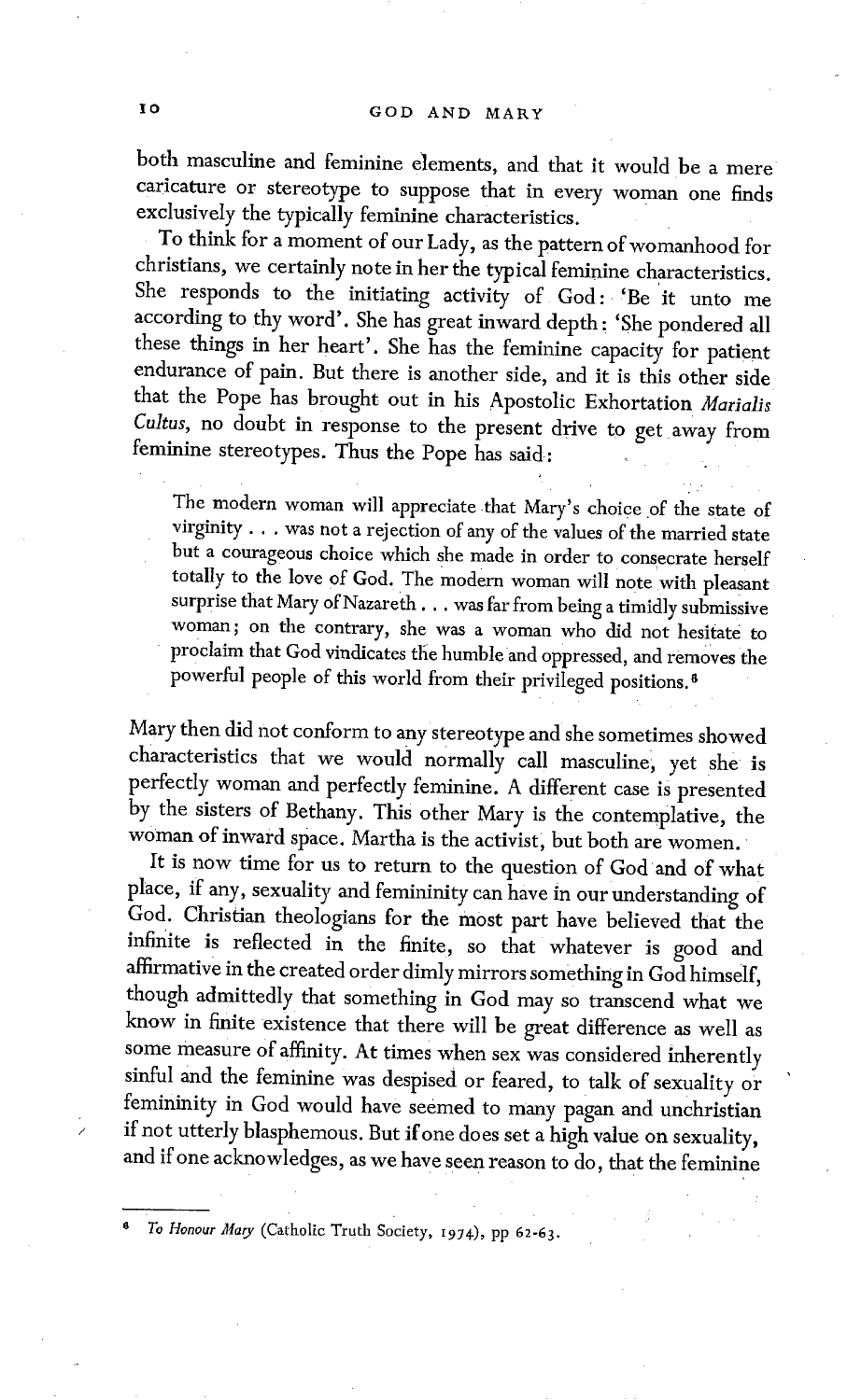is an essential and in no way inferior pole in the duality of sex, then presumably whatever is good and affirmative in sexuality and femininity is present in an eminent way in God. To be sure, God has no sex in the ordinary sense of the word, though we habitually use: masculine pronouns to refer to him, He transcends sex, but he does so not by sheerly excluding sexuality but by including in an eminent way whatever is of value in it.

We confine ourselves to the two creation stories in Genesis, but these alone yield a wealth of material.

I have already mentioned that in the older of these stories there are some elements that seem to suggest the inferiority of the woman - she is created subsequently to Adam, she is designated his helpmeet, she is the first to fall. But the main point of the story is different. That main point is that Adam is an incomplete being until the creation of Eve. This is the story-teller's way of saying that sociality is essential to personality, that, in the language of Martin Buber, there is no 'I' without a 'Thou'. And, as Karl Barth has pointed out, according to this story, it is sexuality that is 'the basic form of all association and fellowship which is the essence of humanity' .7 Why sexuality ? I should say myself that it is because the sexual relation is the most intimate act of mutual self-giving and communion possible for two human beings. Indeed, can we still speak of 'two'? Or have they become in a sense a new whole -- 'one flesh' in the biblical language? Again the physical side reinforces the point. Each human being has a complete respiratory system, cardiovascular system, nervous system, digestive system and so on- but he or she has only half of a genital system, and so each is incomplete without the other. It will be noted, too, that the first words which Adam speaks, he addresses to the woman. Language, which many see as that which makes the human being human, and which again is basic to human association and fellowship, is evoked from Adam by Eve in the meeting with her. Incidentally, language itself is a good illustration of the way in which sexuality pervades human life and enters deeply into our perception of the world. For gender is an ancient and almost universal characteristic of language, and is evidence of the way in which our ancestors saw the natural objects and forces around them as endowed with sexuality.

It is, however, in the later and more sophisticated story of the creation that we begin to see how some of these ideas apply to God. As the climax of his great creative work, God says: 'Let us make man in our

Barth, K.: Church Dogmatics, III/I (Edinburgh, 1958), p 288.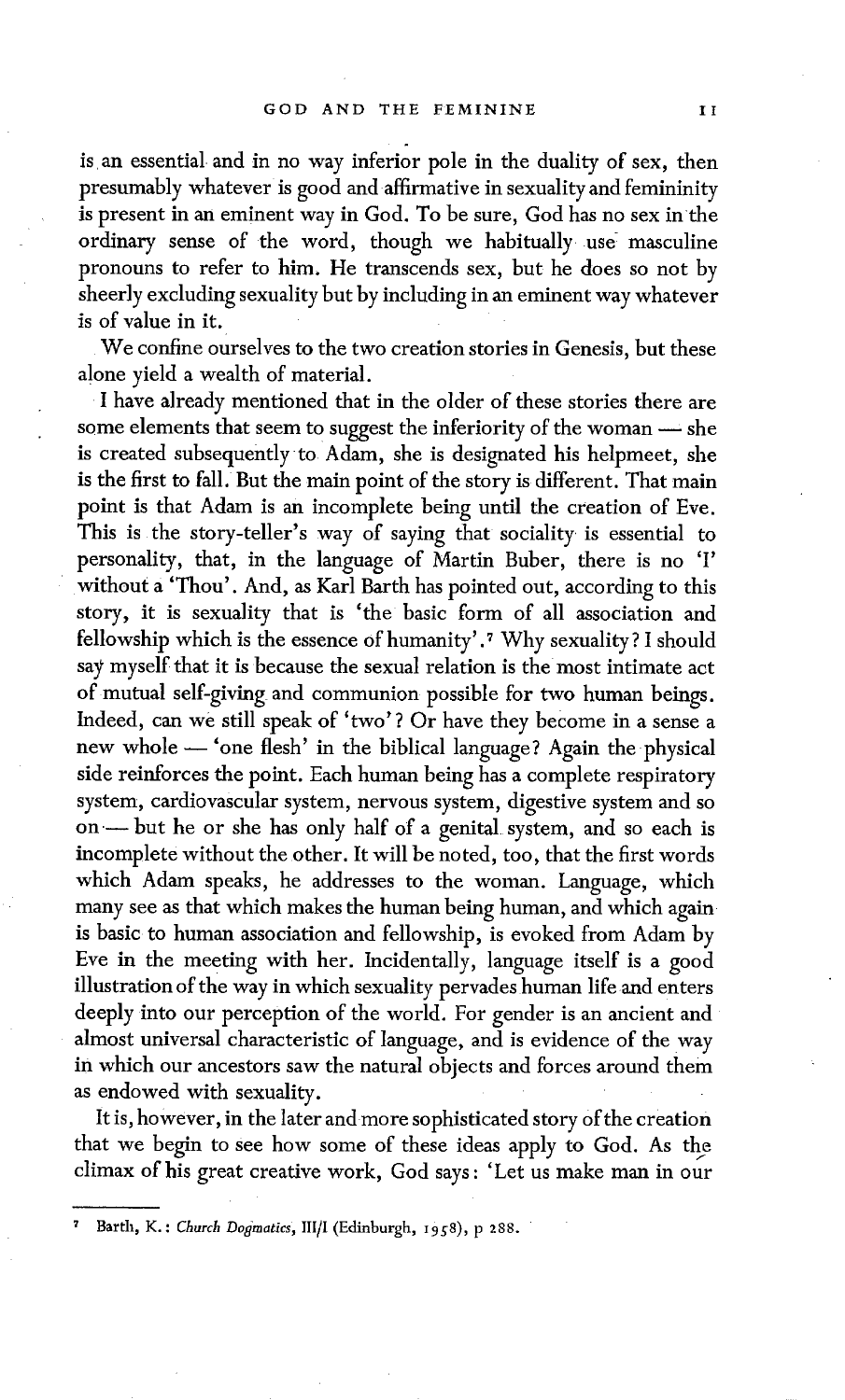own image, after our likeness. . . . So God created man in his own image, in the image of God created he him; male and female created he them'. In this version, man and woman are created simultaneously, and thus their equality and co-essentiality to humanity are recognized. But what is more important is that both are in the image of God. That image needs both masculinity and femininity to reflect it.

Commentators have often discussed the fact that the verb used by God, 'Let us make... ' is in the plural. If association and fellowship are essential to personal being, and if God is the supreme person, then there must be diversity or distinctions within God, there must be sociality in God. Many centuries after Genesis was written, christian theologians worked out the doctrine of the Trinity that God is perfectly one, and yet he is self-related and within the unity are the three distinct modes of being that we call Father, Son and Holy Spirit. Is there any better analogy we can find for the understanding, so far as we can understand, of the mystery of the Three-in-One than the earthlymystery of christian marriage - and, in a sense, this too is a Trinity, for in sacramental marriage God is the ever-present third party in the love that unites husband and wife. We have seen that in this sexual relation both are distinct and yet one flesh, and this is surely our best clue to understanding what theologians have meant by the *perichoresis*  or *circurnincessio* of the divine persons of the Trinity, that is to say, their mutual interpenetration and reciprocity.

Such reciprocity clearly implies that there are in God elements analogous to the feminine as well as to the masculine. Sometimes attempts have been made to associate these feminine elements with a particular person of the Trinity, namely, the Holy Spirit. The Spirit's brooding upon the creation suggests the contemplative inner space of femininity, the Spirit's travail amid the sighs of creation suggests the feminine work of bringing to birth through patient endurance. But just as in a human marriage there are frequent exchanges of roles and each partner evinces both masculine and feminine characteristics, so the analogues of these characteristics belong to all the divine modes of being.

There is a further point that is worth taking up. The union of husband and wife is not a closed union - it opens out into the wider community of the family. In the sexual union, man and woman under God become procreators, they are charged with the solemn and joyful task of creating community. Incidentally, we must never lose sight of the essential connection between sexuality and reproduction, though of course one cannot draw from this the conclusion that every sexual act must be